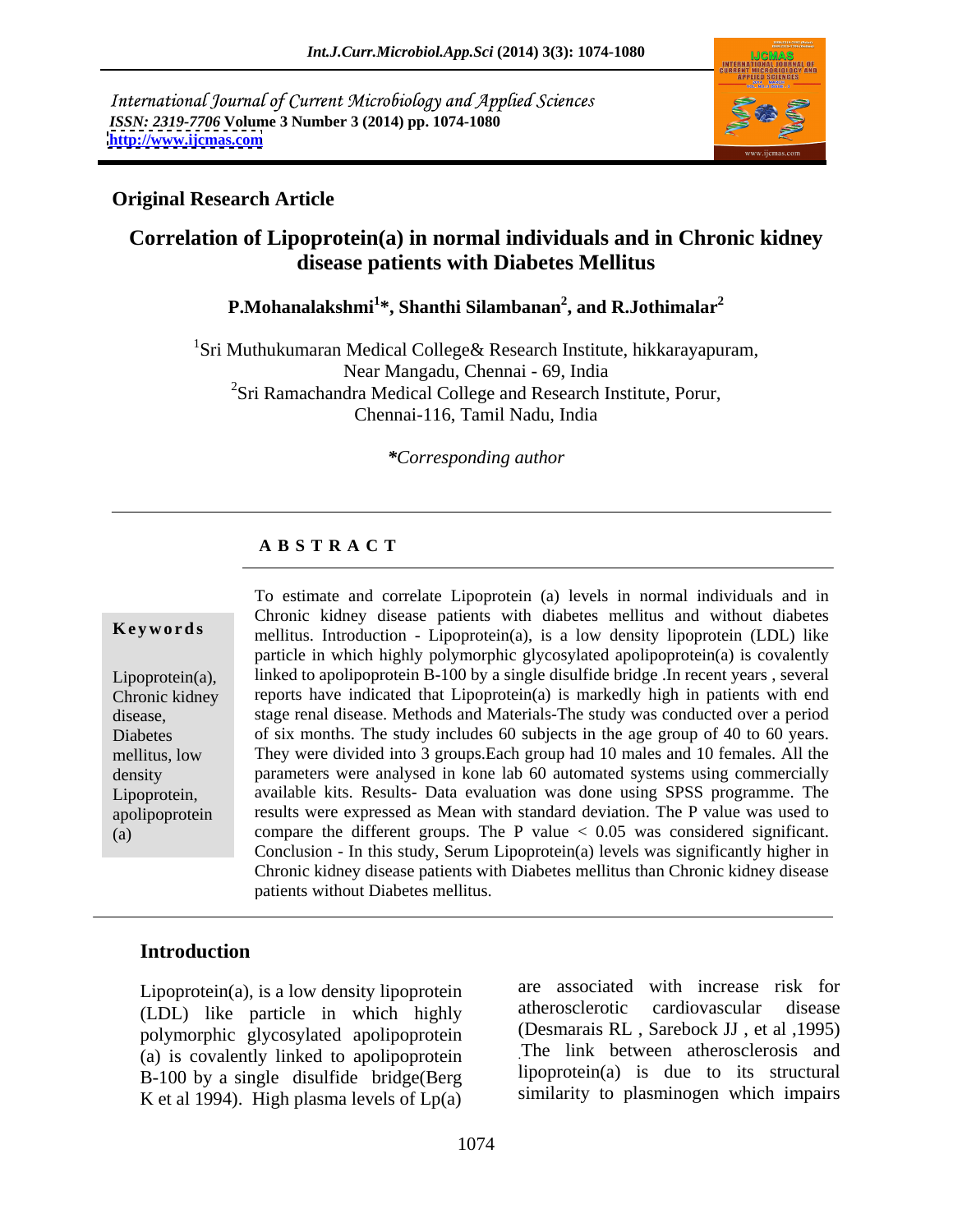the binding of plasminogen to fibrin, leading to inhibition of fibrinolysis. The significance of lipoprotein (a) levels. A RM, Wade DP, ,et al, 1992). patients with microal buminuria and

In recent years, several reports have 1993). Similarly, Lipoprotein(a) has been indicated that Lipoprotein(a) is markedly correlated to coronary artery disease in high in patients with end stage renal disease. Lipoprotein(a) concentration is an independent factor contributing to the risk Mohan V, Rema M, et al, 1998). The of atherosclerotic disease in both main aim of this study to estimate and hemodialysis and continuous ambulatory correlate Lipoprotein (a) levels in normal peritoneal dialysis patients which is the individuals and in Chronic kidney disease major cause of morbidity and mortality in these groups .(Florian Kronenberg ,Paul Konig , et al, 1995). Renal failure is inherently associated with specific **Materials and Methods** alterations of lipoprotein metabolism (Florian Kronenberg, Paul Konig, et al, The study was conducted over a period of 1995). The diabetic state is by itself six months. The study was conducted characterized by abnormal lipoprotein among subjects attending Nephrology metabolism (Fruchart JD, Shepherd J, et Department, SRMC & RI as inpatients. al, 1989). These two factors may The study includes 60 subjects in the age contribute to the dyslipoproteinaemia in group of 40 to 60 years. They were diabetic renal failure, with the divided into 3 groups. Group 1 composed development of atherosclerosis and of normal healthy controls. Group 2 progressive renal failure as possible clinical consequences (Alaupovic P, disease with type 2 Diabetes mellitus.

Patients with diabetic nephropathy mellitus. Each group had 10 males and 10 constitute a major proportion of patients females. All patients underwent a full with chronic kidney disease treated with medical history that included age, family dialysis and transplantation (Brunner FP, history of diabetes, hypertension, coronary Brynger H, et al, 1988 & United States artery disease , Chronic kidney disease, Renal Data System USRDS. 1996). duration of Chronic kidney disease, type During the course of the disease, these of dialysis ( Peritoneal or Hemodialysis), patients frequently develop severe duration of Diabetes, treatment history for atherosclerotic complications and vascular diabetes, smoking and alcohol, Drug disease resulting in a significantly higher history and treatment history for any other morbidity and mortality rate than in their disease was collected through a standard nondiabetic counterparts (Brunner FP, Brynger H, et al, 1988& Larsson O, atman

presence of lipoprotein(a) in few studies suggest that there may be atherosclerotic plaques is further evidence elevation of Lipoprotein (a) in insulin of its potential role in atherogenesis (Lawn dependent diabetes mellitus; particularly reports are available regarding prognostic significance of lipoprotein (a) levels. A patients with microalbuminuria and proliferative retinopathy (Haffer, S.M, diabetics in some studies, while other trials do not show any such correlation Mohan .V , Rema . M , et al,1998). The patients with diabetes mellitus and without diabetes mellitus.

# **Materials and Methods**

1991). Group 3 consisted of subjects with consisted of subjects with Chronic kidney Chronic kidney disease without Diabetes questionnaire.

P-O et al, 1987). In diabetes, conflicting Blood samples were collected after 12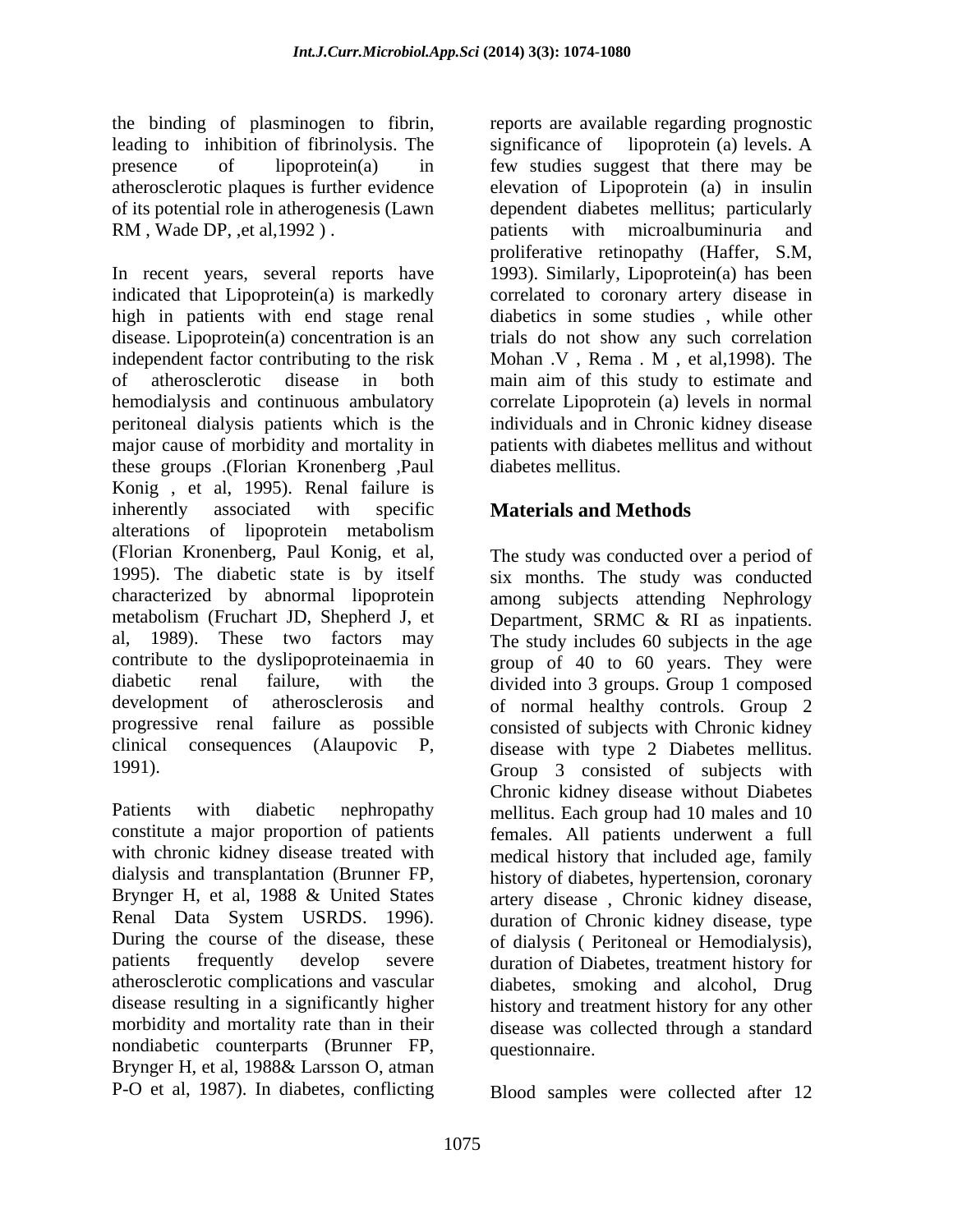hours of fasting in the vacutainers for biochemical parameters of the three estimation of glucose, lipoprotein (a), lipid profile, Bun and creatinine. Blood samples analysed in kone lab 60 automated systems using commercially available kit commercially available kit by RANDOX. Glucose was analysed in konelab 60 automated systems using commercially available kit by ACCUREX. Bun and automated systems using commercially significant influence on Lp(a)

subjects were divided into 3 groups. Each group had 20 individuals aged between 40 to 60 years, out of which 10 were males Lingenhel A et al, 1997). and 10 females. Group 1 composed of 20 healthy controls (without chronic kidney Several studies have reported higher disease and Diabetes mellitus), Group 2 concentration of Lp(a) in diabetic patients, consisted of 20 subjects with Chronic Chronic kidney disease without diabetes associated with diabetes (Per-Ola mellitus. Data evaluation was done using mean and standard deviation of

groups was calculated.

were collected in the morning after 12 In this study as per table 1 , the mean hours of overnight fasting. The samples value of  $Lp(a)$  76.8  $\pm$  6.3 is increased in were separated by centrifugation at 2400 Chronic kidney disease patients with rpm. Plain vacutainer is used for serum Diabetes mellitus , compared to Chronic and for plasma, sodium fluoride kidney disease patients without Diabetes vacutainers were used. Lipoprotein (a) was mellitus  $69.4 \pm 4.7$  and general control by LATEX DAIICHI. Lipid profile was are increased in subjects with renal failure, analysed in kone lab 60 using regardless of ethnic group or diabetic group 19.6  $\pm$  6.4. Previous studies have shown that Lipoprotein(a) concentration status (Steven M. Haffner, Katherine K. Gruber, et al, 1992).

creatinine were analyzed in Kone lab 60 this study, which states that sex has no available kit by TRACE. concentration (Leo J Seman, Carl Deluca , **Results and Discussion** al, the mechanism of elevation of Lp(a) in A total number of 60 samples were It is possible that kidney has a metabolic selected to study the level of role in the breakdown of Lp(a), a theory Lipoprotein(a) in normal individuals and which is supported by arteriovenous in Chronic kidney disease patients with difference by some and by findings of and without diabetes mellitus. The apo(a) fragments in the urine, the Framingham heart study correlates with significant influence on Lp(a) et at 1999). According to Kronenberg et patients with renal failure is undetermined. excretion of which is reduced in renal failure**(** Kronenberg F, Trenkwalder E,

kidney disease with diabetes mellitus, Lp(a) may contribute to the greatly Group 3 consisted of 20 subjects with increased incidence of vascular disease SPSS programme. The results were 1998). The diabetic subjects included in expressed as Mean with standard this study had type 2 Diabetes mellitus deviation. The P value was used to who were on regular treatment . In astudy compare the different groups. The P value by Boemi et al,1999 , macroalbuminuria in < 0.05 was considered significant. The both type 1 and type 2 diabetic patients is Lingenhel A et al, 1997). Several studies have reported higher concentration of Lp(a) in diabetic patients, which has lead to the speculation that associated with diabetes (Per-Ola Atteman, Carolyn Knight-Gibson, et al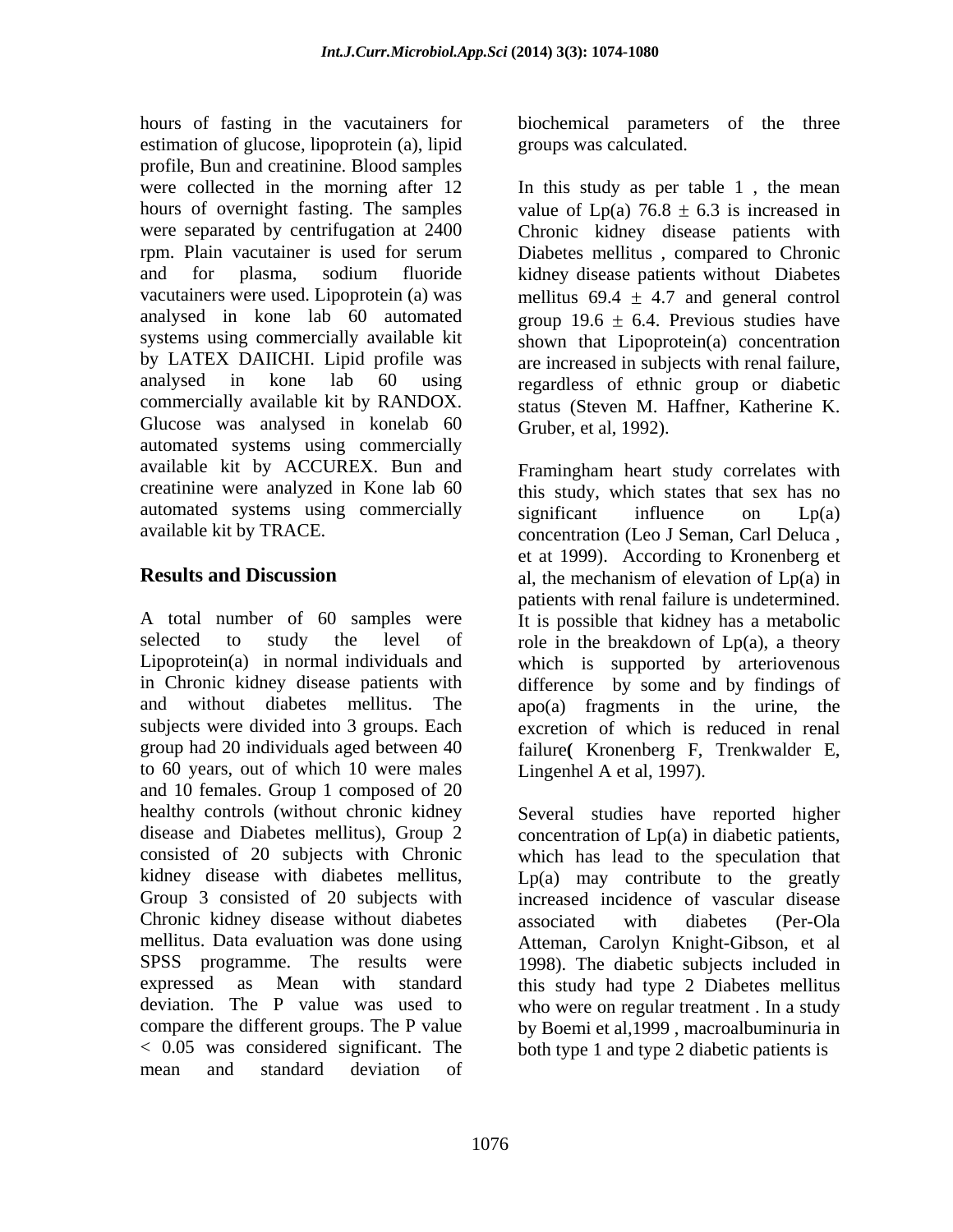**Table.1** Comparison of Lipoprotein(a) between General controls ,chronic kidney disease with Diabetes mellitus and chronic kidney disease without Diabetes mellitus

| <b>Parameters</b>                |                  |                | $\vert$ CKD with DM $\vert$ CKD without DM $\vert$ |
|----------------------------------|------------------|----------------|----------------------------------------------------|
|                                  | Control $(n-20)$ | $(n-20)$       | 111-207                                            |
| Lipoprotein (a)   $19.6 \pm 6.4$ |                  | $76.8 \pm 6.3$ | $69.4 \pm 4.7$                                     |
| (mg/dL)                          |                  |                |                                                    |



**Table.2** Comparison of biochemical parameters between Chronic kidney disease

| with Diabetes mellitus and Chronic kidney disease without Diabetes mellitus |                                     |                   |                |
|-----------------------------------------------------------------------------|-------------------------------------|-------------------|----------------|
| <b>Parameters</b>                                                           | CKD with DM CKD without<br>$(n-20)$ | $DM(n-20)$        | <b>P</b> Value |
|                                                                             | $44.4 \pm 14.2$                     | $44.5 \pm 12.5$   | 0.972          |
| Creatinine                                                                  | $4.2 \pm 1.3$                       | $4 \pm 0.9$       | 0.616          |
| FPG                                                                         | $140.5 \pm 51.6$                    | $92.9 \pm 6.6$    | 0.001          |
| PPPG                                                                        | $203.1 \pm 55.8$                    | $116.4 \pm 10.05$ | 0.001          |
| Cholesterol                                                                 | $255.8 \pm 7.4$                     | $234.3 \pm 6.8$   | 0.001          |
| Triglycerides                                                               | $184.9 \pm 6.8$                     | $175.6 \pm 4.7$   | 0.001          |
| HDL                                                                         | $31.4 \pm 4.8$                      | $29.2 \pm 3.7$    | 0.118          |
| <b>LDL</b>                                                                  | $186.9 \pm 7.4$                     | $169.9 \pm 5.3$   | 0.001          |
| Lipoprotein (a)                                                             | $76.8 \pm 6.3$                      | $69.4 \pm 4.7$    | 0.001          |

**Biochemical Parameters of CKD with DM and CKD without DM**

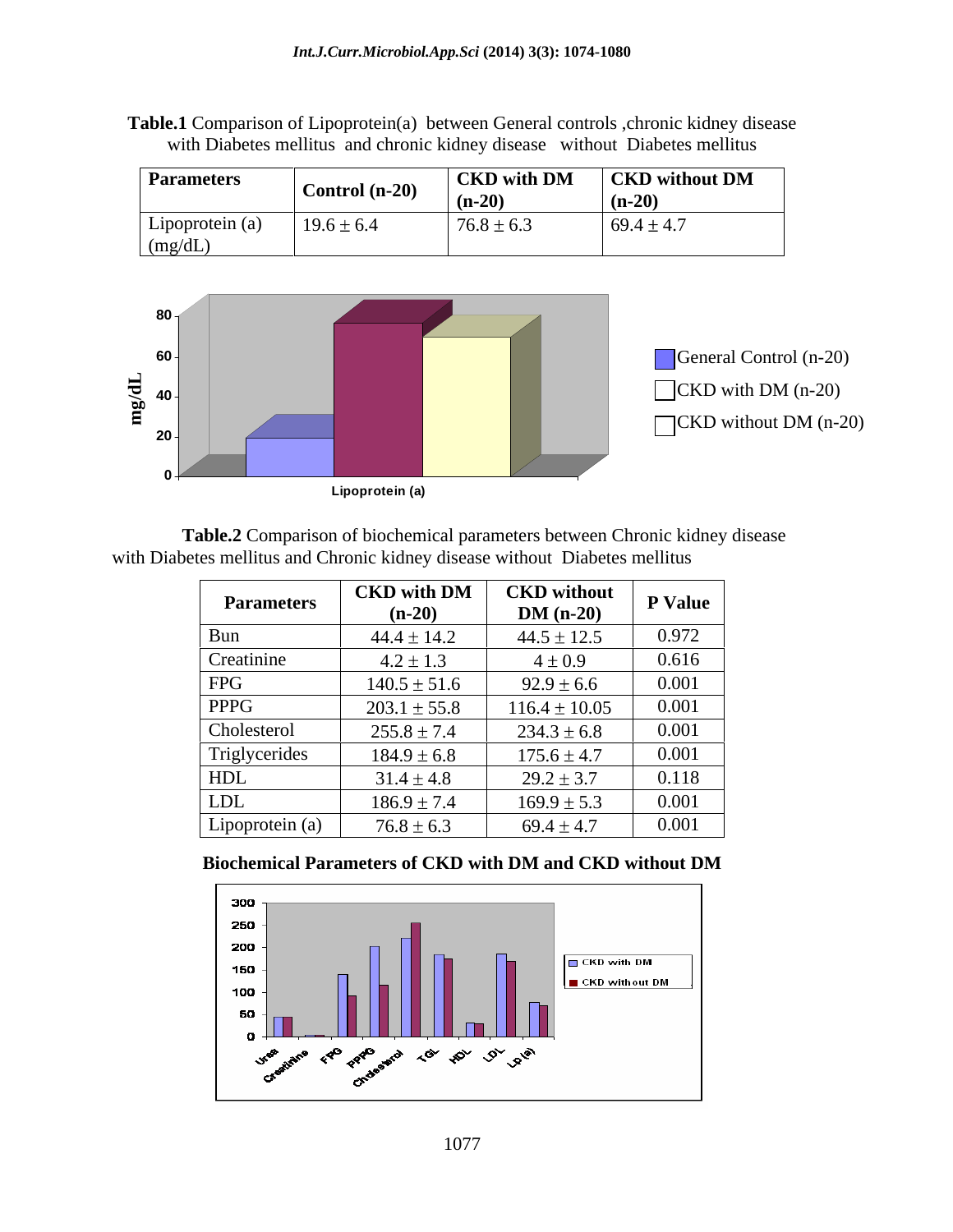plasma concentration of Lp(a) regardless

diabetic patients . In this study as per table also reduced. Lipoprotein (a) is kidney disease patients with Diabetes mellitus Vs Chronic kidney disease value of Total cholesterol  $255.8 \pm 7.4$ , 6.3 were increased and highly significant in Chronic kidney disease patients with Diabetes mellitus compared to Chronic kidney disease patients without Diabetes concentration is<br>mellitus kidney disease mellitus. The contract of the contract of the contract of the contract of the contract of the contract of the contract of the contract of the contract of the contract of the contract of the contract of the contract of the

It is well known that chronic kidney disease patients have a characteristic dyslipidemia, which may be influenced by other factors like nutritional status, Serum level of Lipoprotein (a) which is<br>Dishetes and presence of proteinuria The considered as a risk factor for Diabetes and presence of proteinuria. The increased serum level of triglyceride (elevated VLDL  $-$  remnants / IDL). The concentration of HDL is decreased with reduced concentration of free and esterified cholesterol and increased TGL content. The concentration of HDL 2 subfraction is low while HDL 3 is normal.The concentration of LDL is not generally increased; the small dense LDL particles which are susceptible to oxidation bind weakly to LDL receptors and are cleared from plasma. These small LDL particles are more artherogenic. The

associated with significantly increased apolipoprotein composition is also altered. of kidney dysfunction, as determined by VLDL and LDL and a decrease in apo AI creatinine clearance rates or serum content of HDL. These apoliporotein creatinine. abnormalities coupled with changes in the In a study by Jenkins et al 1992, Renal decrease in apo A: apo C III ratio, which is disease is a frequent complication of a hallmark of uraemia dyslipidaemia. This Diabetes that has prompted speculation change is noted when the GFR is that kidney dysfunction is the principal moderately reduced and the triglyceride is cause of raised Lp(a) in type 1 and type 2 still normal. The ratio of apo AI : apo B is 2, there is no significant difference in bun consistently elevated in considerable of and creatinine values between Chronic patients with ESRD (Bonnie C.H.Kwan, The early change is increased apo C III in concentration of the particles lead to a also reduced. Lipoprotein (a) is Florian Kronenberg, et al 2007).

patients without Diabetes mellitus. In a study by Kronenberg et al, the Comparing the lipid profile, the mean pathogenic mechanism for the elevation of triglycerides 184.9  $\pm$  6.8, HDL 31.4  $\pm$  4.8, speculative. Besides a decreased<br>LDL 186.9  $\pm$  7.4, Lipoprotein (a) 76.8  $\pm$  catabolism, an increased synthesis or both  $Lp(a)$  in End stage renal disease is only speculative. Besides a decreased catabolism, an increased synthesis or both are conceivable failure (Kronenberg F, Trenkwalder E, Lingenhel A et al, 1997). This study indicates that Lioprotein(a) concentration is increased in Chronic kidney disease group, especially in Chronic kidney disease patients with Diabetes mellitus.

most important abnormalities are atherosclerotic disease was significantly The present study concludes that the Serum level of Lipoprotein (a) which is considered as a risk factor for high in chronic kidney disease patients with Diabetes mellitus than Chronic kidney disease patients without Diabetes mellitus. Lipid profile parameters in Chronic kidney disease patients with Diabetes mellitus were also significantly high. The increase in Total cholesterol was 50 % and increase in Triglycerides was 25 %, compared to general control group.

> As small group was included in this study, the study can be extended to a larger group to see the correlation of Lipoprotein(a)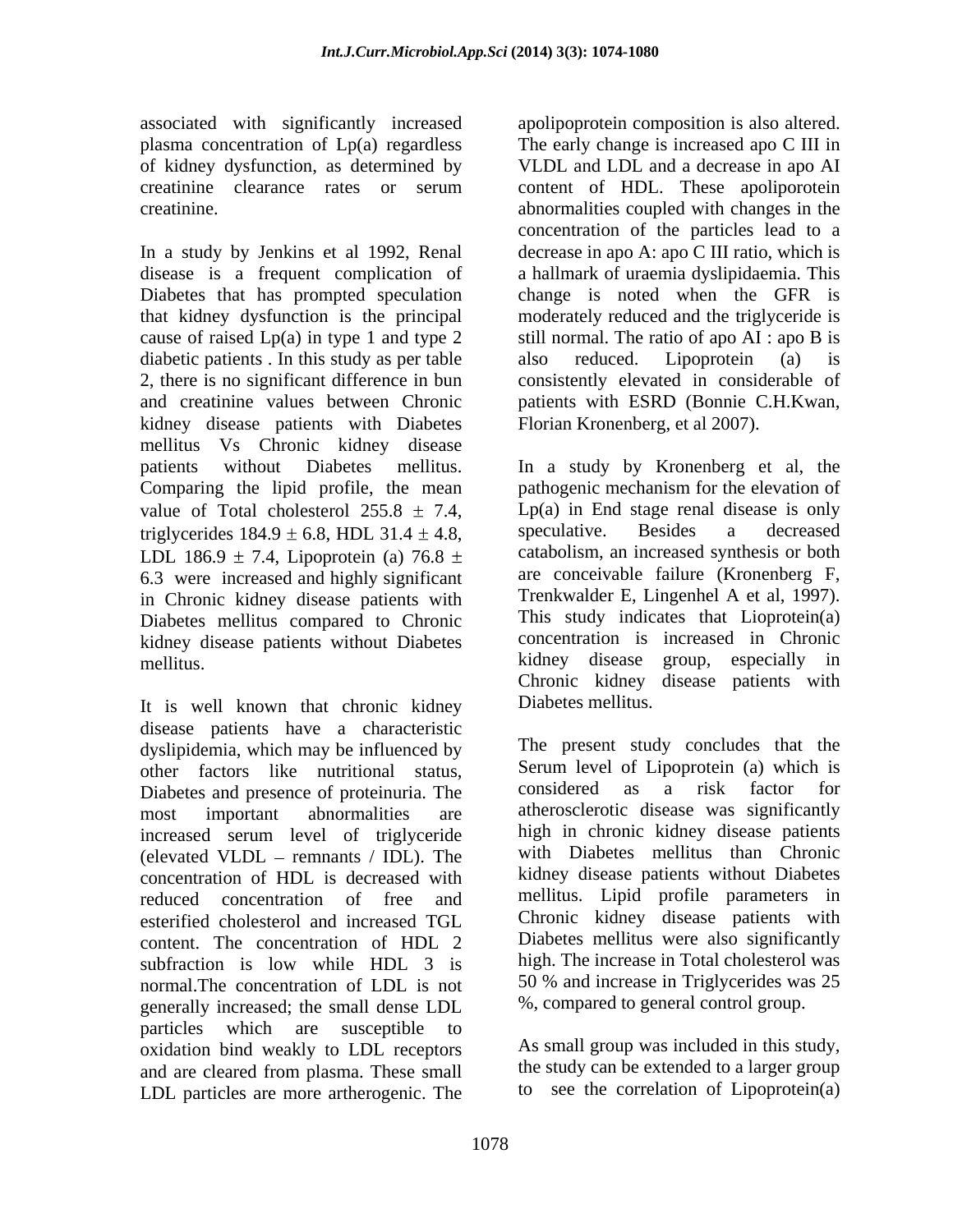and the rate of progression of renal disease **References** and the use of predictive value of Lipoprotein(a) and apo (a) phenotypes in hyperlipidaemic patients to detect early renal dysfunction in diabetic individuals.

Patients with Chronic kidney disease have Pet al, 1993. Lipoprotein metabolism reduced plasma HDL cholesterol and renal failure . *Am J kidney Dis* . compared with nonuremic individuals. 21:573-592. Because of the low apo-AI level and Berg K, 1994.s Lp(a) lipoprotein : an decreased Lecithin cholesterol acyl overview: *Chem Phys Lipids*.67-68:9 transferase activity esterification offree cholesterol and hence the conversion of Bonnie C.H.Kwan, Florian Kronenberg,  $HDL<sub>3</sub>$  to  $HDL<sub>2</sub>$  arediminished in uremia. This decreased ability of the HDL Cheung, 2007. Lipoprotein Metabolism particlesto carry cholesterol leads to an impairment in the reverse Kidney Disease.*J AmericanSociety* cholesteroltransport from peripheral cells to the liver, thereby burdeningthe Desmarais RL, Sarebock JJ, et al, 1995. vasculature with cholesterol and Elevated serum lipoprotein(a) is a risk promoting atherosclerosis. In uremia, there is decreased catabolism of IDL and LDL leading to their increased plasma residence time and further modification of the apo B contained in these lipoproteins by 1995. Multicenter Study of oxidation, carbamylation, and glycation.

These modifications lead to the reduced Stage Renal disease Treated by recognition and binding of these Hemodialysis or Continuous lipoproteins to LDL receptors and LRP in Ambulatory Peritoneal Dialysis. the liverand hence further reduction in plasma clearance by this physiologic pathway. In contrast to the decreased 1989. The Dyslipoproteinemias of clearance by the liver, there is an increased clearance of these altered lipoproteinsvia the scavenger pathway. Modified LDL *Haffer*, S.M. 1993 *.Lipoprotein(a)* and particles, such as ox-LDLand diabetes. An update. Diabetes malondialdehyde-modified LDL, are taken up by macrophages via binding to several cell surface scavenger receptors. The Santamaria JD, Best JD, 1992. Plasma accumulation of cholesterol leads to the apolipoprotein(a) is increased in type transformation of macrophages in to foam cells in the vascular wall and contributes to atherogenesis (Bonnie C.H.Kwan, Florian Kronenberg, et al 2007).

### **References**

- Alaupovic P, 1991. Characterization of apoA and apoB containing lipoprotein families.: *Prog lipid Res* . 30:105-138.
- Attman P-O, Samuelsson O, Alaupovic Pet al, 1993.Lipoprotein metabolism 21: 573-592.
- 16.
- Srinivasan Beddhu, and Alfred K. Cheung, 2007.Lipoprotein Metabolism and Lipid Management in Chronic *Nephrology* .18:1246-1261.
- Elevated serum lipoprotein(a) is a risk factor for linical recurrence after coronary ballon angioplasty. *Circulation*. 91:1403-1409.
- Florian Kronenberg, Paul Konig , et al, 1995.Multicenter Study of Lipoprotein(a) and polipoprotein(a) Phenotypes in Patients With End- Hemodialysis or Continous Ambulatory Peritoneal Dialysis. *Nephrol*.6:110-120.
- Fruchart JD, Shepherd J, De Gruyter, 1989.The Dyslipoproteinemias of Diabetes Mellitus. In Human Plasma Lipoproteins.*Berlin*.173-206.
- *diabetes. An update. Diabetes Care.16:835-840.*
- Jenkins AJ, Steele JS, Junus ED, II (noninsulin-dependent) diabetic patients with microalbuminuria. *Diabetologia .* 35: 1055-59.